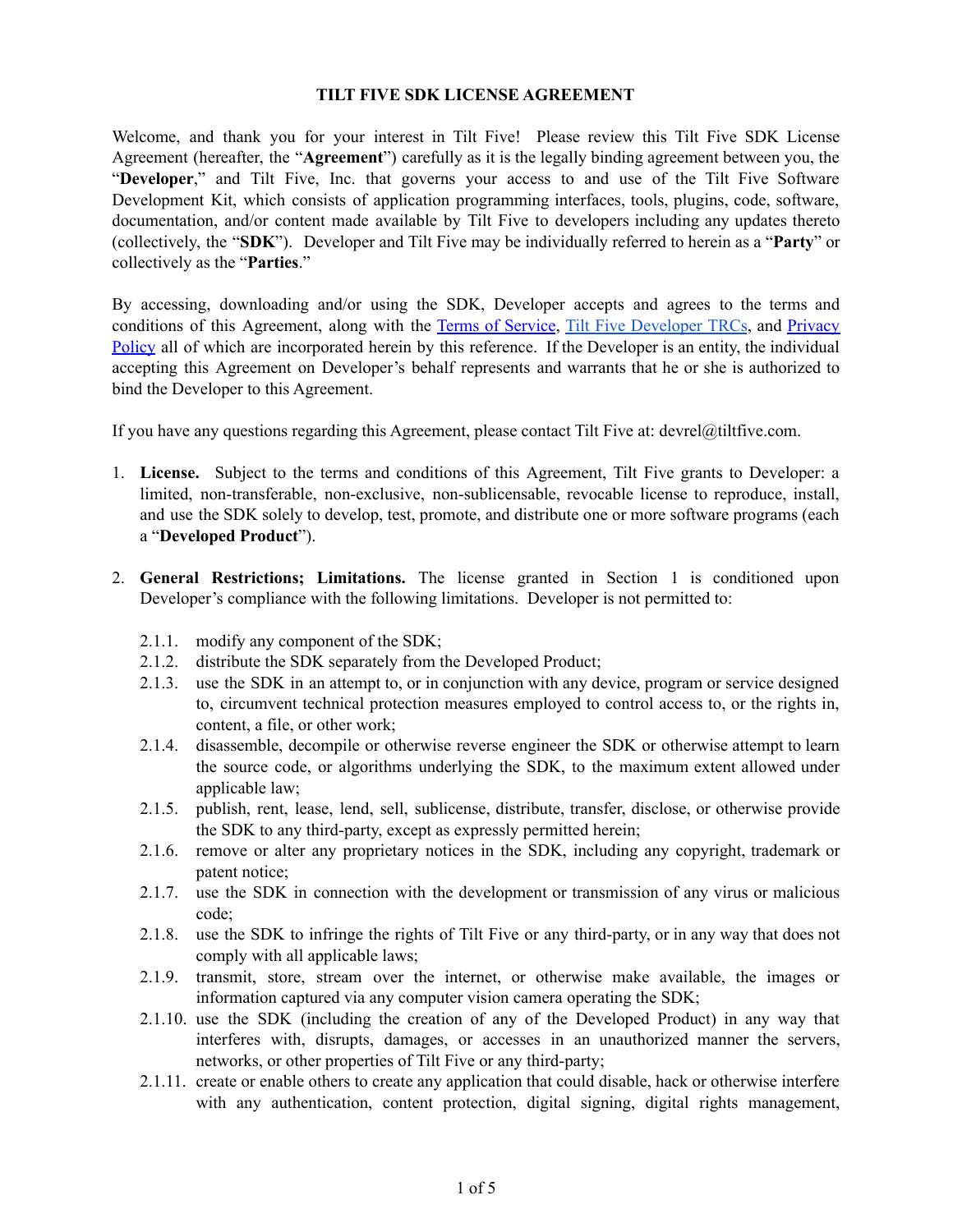security or verification mechanisms or disable, override, or otherwise interfere with any device, system or software;

- 2.1.12. use the SDK with any third-party software or other materials that are subject to licenses or restrictions (*e.g.*, open source) that, when combined with the SDK, would require Developer or Tilt Five to disclose, license, distribute, or otherwise make all or any part of the SDK to anyone else; or
- 2.1.13. make any use of the SDK in any manner not permitted by this Agreement.
- 3. **Privacy.** Developer is solely responsible for the data it may collect from end-users in relation to the Developed Product and agrees to comply with all applicable privacy and data protection laws, as well as all applicable Tilt Five policies.
- 4. **Reservation of Rights; Ownership.** Tilt Five owns all title, copyright, and other intellectual property rights in the SDK (and any derivative works and enhancements thereof developed by or on behalf of Tilt Five). Except as expressly provided herein, no other license or right is granted to Developer to any Tilt Five patents, copyrights, trade secrets, or other intellectual property under this Agreement. As between Tilt Five and Developer, Tilt Five shall retain: (a) all rights and title to the SDK and all modifications thereto, copies and derivative works thereof (by whomever produced) and all related documentation and materials; and (b) all copyrights, patent rights, trade secret rights and other proprietary rights in the SDK. Except for Tilt Five's retained rights in the SDK (including, without limitation, the Tilt Five Deployment Software), Developer retains ownership of the Developed Product.
- 5. **Support.** Tilt Five makes available a number of developer resources and guides on its website but has no obligation to provide any support or technical assistance for the SDK, Developed Product, or any Tilt Five product or service. Developer is responsible for providing any and all support and technical assistance with regard to the Developed Product (including any customer or end user issues related to integration of the SDK).
- 6. **Feedback.** Developer may provide feedback, suggestions, and ideas, if it chooses, about the SDK (collectively, the "**Feedback**"). Developer agrees that Tilt Five may use the Feedback in any way, including in future enhancements and modifications to the SDK. Developer hereby grants to Tilt Five and its assigns a perpetual, worldwide, fully transferable, sublicensable, irrevocable, royalty free license, under Developer's intellectual property rights, to use, reproduce, modify, create derivative works from, distribute, and display such Feedback in any manner and for any purpose, without any obligation to provide attribution or compensation to Developer or any third-party.
- 7. **SDK Updates.** Tilt Five may update or modify the SDK in whole or in part (including APIs and other components of the SDK) and Tilt Five products and services at any time in its sole discretion. Developer acknowledges that such updates or modifications may impact the ability of the Developed Product to operate and to communicate with Tilt Five's products or services unless further action is taken by Developer.
- 8. **Trademarks.** Each Party grants the other Party a non-exclusive, non-transferable, non-sublicensable, royalty-free, worldwide license to refer to the granting Party's products and technologies using their respective trademarks provided that each Party shall submit to the other Party for prior written approval (which approval will not be unreasonably withheld or delayed) a sample of each proposed use of the other Party's trademarks. Each Party acknowledges and agrees that all use of the other Party's trademarks shall inure to the benefit of the owner of such trademarks. Except as set forth in Section 8 neither Party shall be required to use the trademarks of the other Party.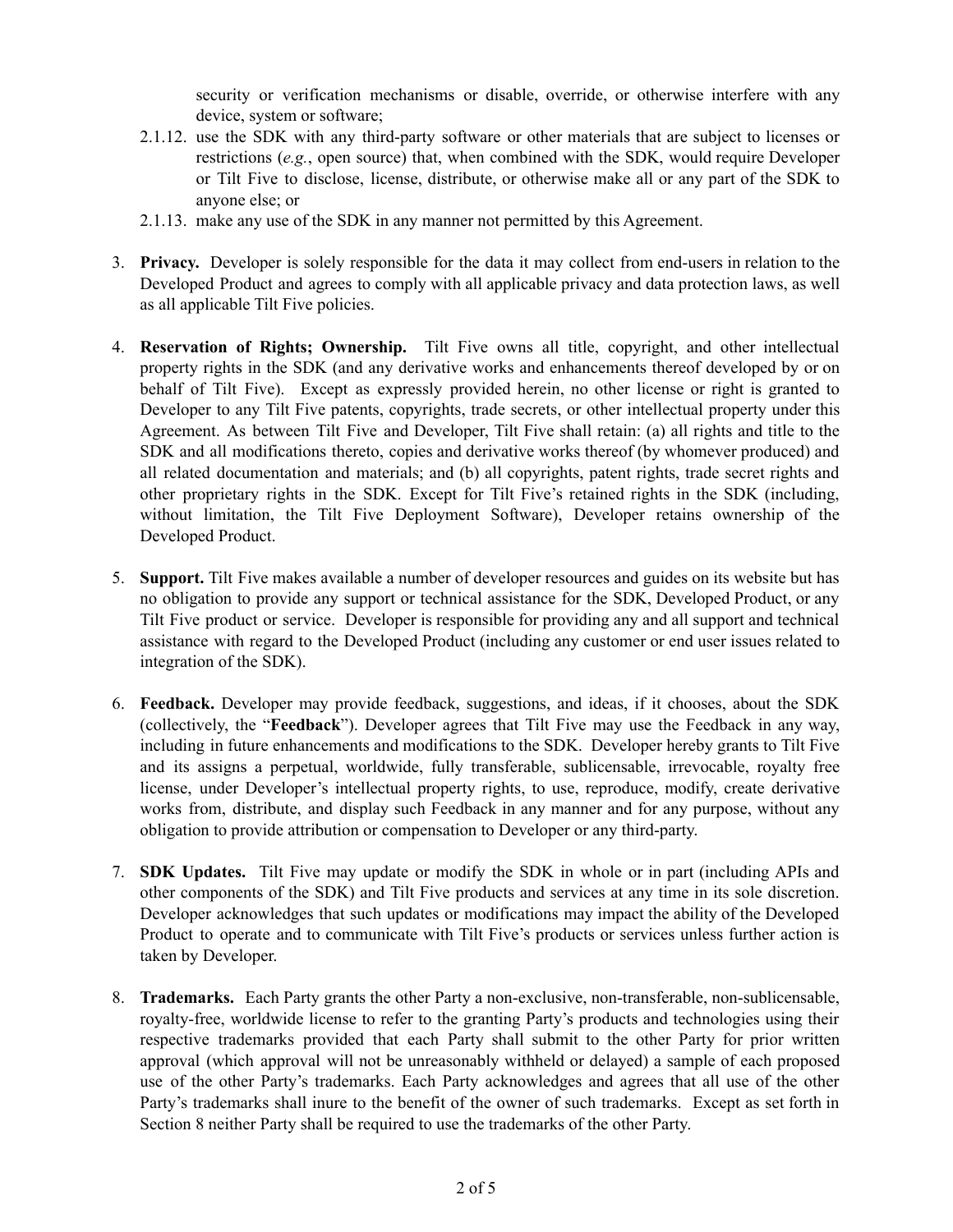- 9. **Attribution.** Developer shall: (a) include Tilt Five's name, logo, and trademark in compliance with Tilt Five's Branding Guidelines as outlined in the Tilt Five [Developer](https://docs.google.com/document/d/1-6hoiEjG0rMymS8q-LBYfvsfSoZfQZA7sNOzcax7K2k/edit?usp=sharing) TRCs, on the credit screen of the Developed Product and where other middleware technology names are referenced; (b) state clearly that the Developed Product "was made with Tilt Five's SDK which may include bugs and performance issues"; (c) permit Tilt Five to create and display self-promotional demo materials that use captured video clips and images from the Developed Product; and (d) include third-party licensor attribution as notified by Tilt Five.
- 10. **Confidentiality.** "**Confidential Information**" means all non-public information, technology, and material that Tilt Five designates either as proprietary or confidential or that, by the nature of the information or the circumstances surrounding its disclosure, ought in good faith to be treated as proprietary or confidential. Confidential Information includes the SDK, and all software specifications, technology, programming, materials, guidelines and documentation relating to the SDK. Developer will only use such Confidential Information for the purposes set forth in this Agreement and will only disclose such Confidential Information to those employees who have a need to know in order to accomplish those purposes. Developer will not disclose any Confidential Information to any third-party without Tilt Five's prior, written consent. Developer will protect such Confidential Information from unauthorized use, access or disclosure in the same manner that Developer would use to protect its own confidential information of a similar nature.
- 11. **Disclaimer of Warranties.** THE SDK IS PROVIDED "AS IS" WITHOUT WARRANTY OF ANY KIND. TILT FIVE AND ITS LICENSORS FURTHER DISCLAIM ALL WARRANTIES, EXPRESS AND IMPLIED, RELATING TO THE SDK, INCLUDING WITHOUT LIMITATION, ANY IMPLIED WARRANTIES OF MERCHANTABILITY, FITNESS FOR A PARTICULAR PURPOSE, OR NONINFRINGEMENT. NEITHER TILT FIVE NOR ITS LICENSORS WARRANT THAT THE SDK WILL MEET DEVELOPER'S REQUIREMENTS, OR THAT THE OPERATION OF THE SDK WILL BE UNINTERRUPTED OR ERROR FREE. DEVELOPER AGREES THAT NEITHER TILT FIVE NOR ITS LICENSORS WILL BE LIABLE TO DEVELOPER FOR ANY DAMAGES ARISING OUT OF DEVELOPER'S USE OF THE SDK. IN NO EVENT WILL TILT FIVE OR ITS LICENSORS BE LIABLE TO END USERS.
- 12. **Limitation of Liability.** EXCEPT WITH RESPECT TO THE OBLIGATIONS PURSUANT TO SECTION 10 (CONFIDENTIALITY) AND EXCEPT IN RELATION TO DEVELOPER'S BREACHES OF TILT FIVE'S INTELLECTUAL PROPERTY RIGHTS, IN NO EVENT SHALL EITHER PARTY BE LIABLE FOR ANY INDIRECT, INCIDENTAL, CONSEQUENTIAL, SPECIAL, PUNITIVE, RELIANCE, OR EXEMPLARY DAMAGES, WHETHER FORESEEABLE OR NOT, AND INCLUDING, BUT NOT LIMITED TO, DAMAGE OR LOSS OF PROPERTY, SERVICE, EQUIPMENT, INFORMATION OR DATA; LOSS OF PROFITS, REVENUE, GOODWILL, OR OTHER PECUNIARY LOSS; BUSINESS INTERRUPTION; COST OF REPLACEMENT SERVICES OCCASIONED BY ANY DEFECT IN THE SDK, OR THE INABILITY TO USE SDK PROVIDED HEREUNDER; OR ANY OTHER CAUSE WHATSOEVER WITH RESPECT TO THE SDK OR THIS AGREEMENT, REGARDLESS OF THEORY OF LIABILITY WHETHER IN CONTRACT, TORT (INCLUDING NEGLIGENCE), STRICT LIABILITY OR OTHER THEORY AT LAW OR IN EQUITY. THESE LIMITATIONS WILL APPLY EVEN IF THE OTHER PARTY HAS BEEN ADVISED OR IS AWARE OF THE POSSIBILITY OF SUCH DAMAGES.
- 13. **Indemnification by Developer.** Developer agrees to indemnify, defend, and hold harmless Tilt Five, its affiliates, officers, directors, and employees from any losses, liabilities, damages, and costs,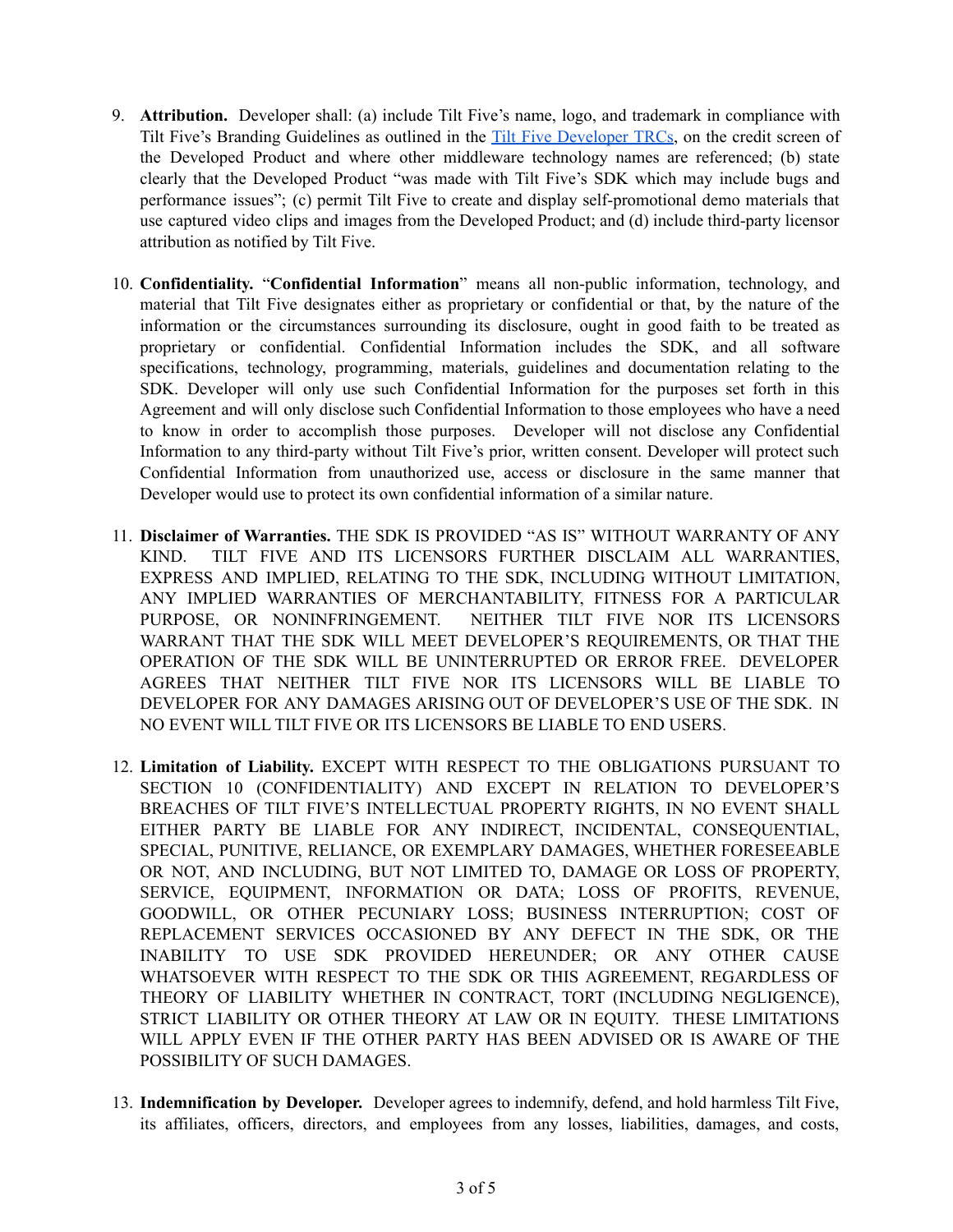including reasonable attorneys' fees, as a result of any third-party claim or action arising out of: (a) the use of the Developed Product or the Developer's trademarks; (b) any breach by the Developer of its obligations under of this Agreement; and (c) any violation of applicable law or regulation.

- 14. **Term and Termination.** This Agreement is effective upon Developer's first access, download or use of the SDK and shall remain in effect until terminated as set out herein. Tilt Five may terminate this Agreement for any or no reason by written notice to Developer. Developer may terminate this Agreement by uninstalling and ceasing all use of the SDK. This Agreement shall automatically terminate in the event that Developer asserts any right of ownership or any other interest in and to the SDK or any portion thereof.
	- 14.1. **Effect of Termination.** Upon termination of this Agreement: (a) all rights and licenses granted hereunder shall immediately terminate; (b) Developer will stop using the SDK and discontinue the distribution, sale, and promotion of any Developed Product; and (c) at its own expense, and at Tilt Five's sole option, Developer will either return all copies of the SDK in its possession or control, or shall destroy all such material in its possession or control.
	- 14.2. **Survival.** The provisions of this Agreement which by their nature or terms survive the termination of this Agreement shall survive such termination.

## 15. **Miscellaneous.**

- 15.1. **Waiver.** A waiver by either Party of any term or condition of this Agreement or any breach thereof, in any one instance, shall not be deemed or construed to be a continuing waiver of such term or condition or any subsequent breach thereof.
- 15.2. **Severability.** If any provision of this Agreement is held to be prohibited by or invalid under applicable law, such provision shall be ineffective only to the extent of such prohibition or invalidity, without invalidating the remainder of such provision or the remaining provisions of this Agreement shall be given full force and effect.
- 15.3. **Entire Agreement.** This Agreement constitutes the entire agreement and understanding between the Parties relating to the subject matter hereof and supersedes all other agreements and representations, oral or written, between the Parties. Developer represents that in entering into this Agreement, Developer has not relied on any previous oral or implied representations, inducements or understandings of any kind or nature.
- 15.4. **Amendment.** Tilt Five reserves the right to modify this Agreement in whole or in part, from time to time at its sole and absolute discretion. Tilt Five may provide Developer with notice of such modifications by any reasonable means, including, without limitation, by email; however, Developer agrees to periodically check the Tilt Five website for updates. To determine when the Agreement was last revised, Developer shall refer to the "Last Updated" legend at the bottom of this Agreement. Developer's continued use of the SDK following Tilt Five making available any revised version of this Agreement shall constitute Developer's assent and acceptance of the revised version. If Developer does not agree to any changes made to the Agreement, Developer may not access or use the SDK. Developer may not amend or modify this Agreement in any manner.
- 15.5. **Assignment.** Developer may only assign this Agreement upon written notice to Tilt Five in the event of a merger, acquisition, or similar corporate activity provided that the surviving